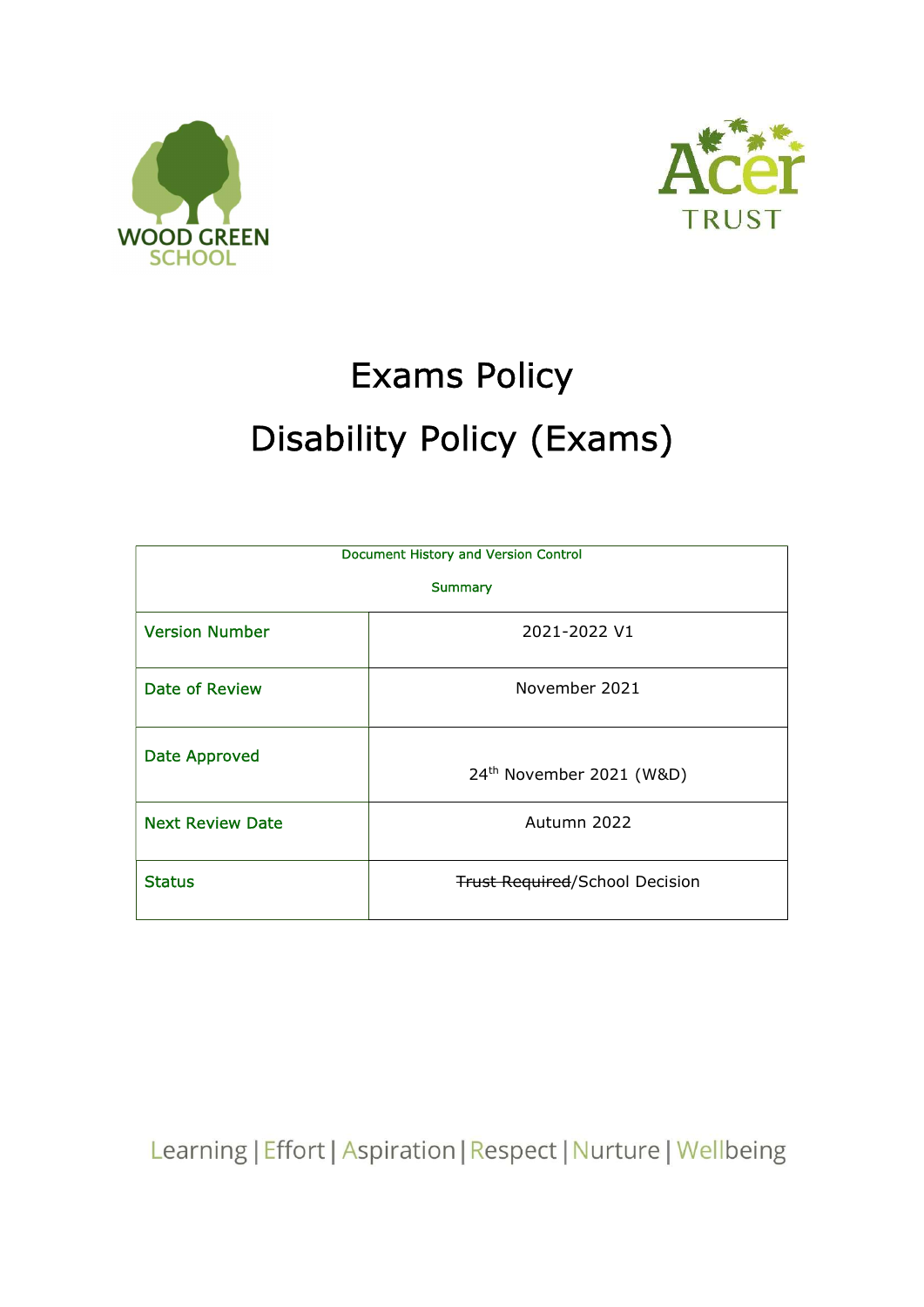## WOOD GREEN SCHOOL – Disability Policy (Exams)

## Key staff involved in the exams policy

| Role                                             | Name(s)              |
|--------------------------------------------------|----------------------|
| <b>Head of Centre</b>                            | Rob Shadbolt         |
| Exams officer line<br>manager (Senior<br>leader) | David Askew          |
| Exams Manager                                    | Louisa Nutt          |
| <b>SENDCo</b>                                    | <b>Alison Turton</b> |
| Senior leader(s)                                 | Ian Goddard          |